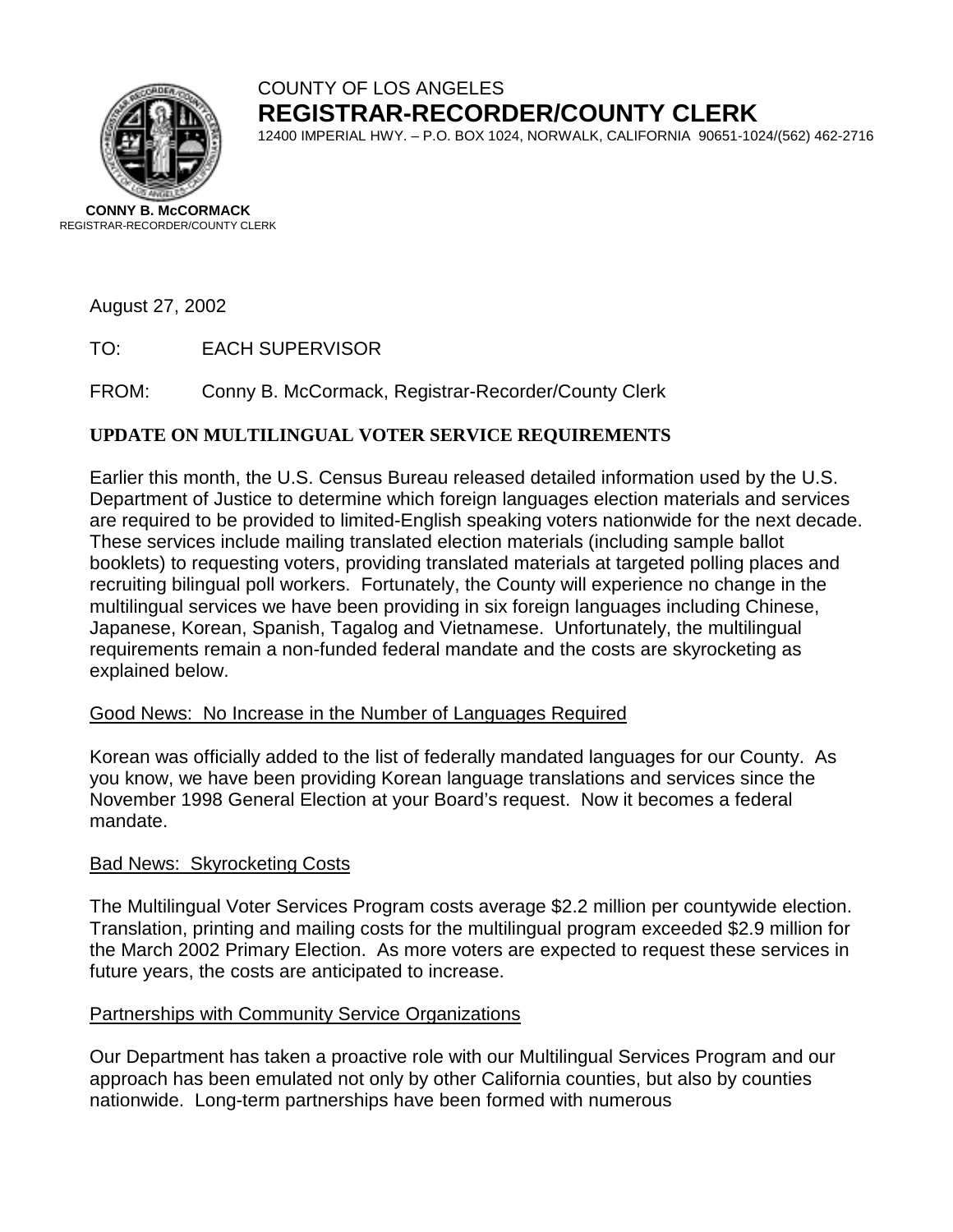### Page 2 Board of Supervisors Update on Multilingual Services

community organizations to provide voter education, recruit bilingual poll workers and distribute information on the multilingual services offered by the County. Dozens of voter advocacy groups attend our Department's quarterly Community Voter Outreach Committee (CVOC) meetings at which bilingual poll worker recruiting production reports are provided and discussed, problems experienced by limited-English voters in previous elections are cited in an environment of solution-based thinking, and escalating cost concerns are shared. A list of participating CVOC organizations is attached and includes the National Association of Latino Elected Officials (NALEO), the Asian-Pacific American Legal Center (APALC), the Korean American Coalition (KAC), the League of Women Voters and representatives from the political parties to name a few.

Our Department initiated in 1999, and continues to chair, a statewide Committee to collect, distribute and foster discussion of best practices with regard to provision of multilingual services. We are continually requested to make presentations on our multilingual program at national conferences of election administrators as well as at meetings of California Registrars. Many counties throughout the U.S. were impacted by new requirements for provision of multilingual services based on the recently released Census data. California was especially heavily impacted, increasing from 22 to 27 the number of counties required to provide election services in foreign languages and many of the 27 counties gained numerous languages compared with their previous requirements. For example, Orange County must now add Chinese and Korean to their former Spanish and Vietnamese multilingual services program and Santa Clara County is now also required to provide all voter services in four foreign languages.

If you have any questions regarding our Department's multilingual voter services program please call me or Jennifer Collins-Foley, Assistant RR/CC of Election Services Bureau, at (562) 462-2722.

Attachment

C: CAO County Counsel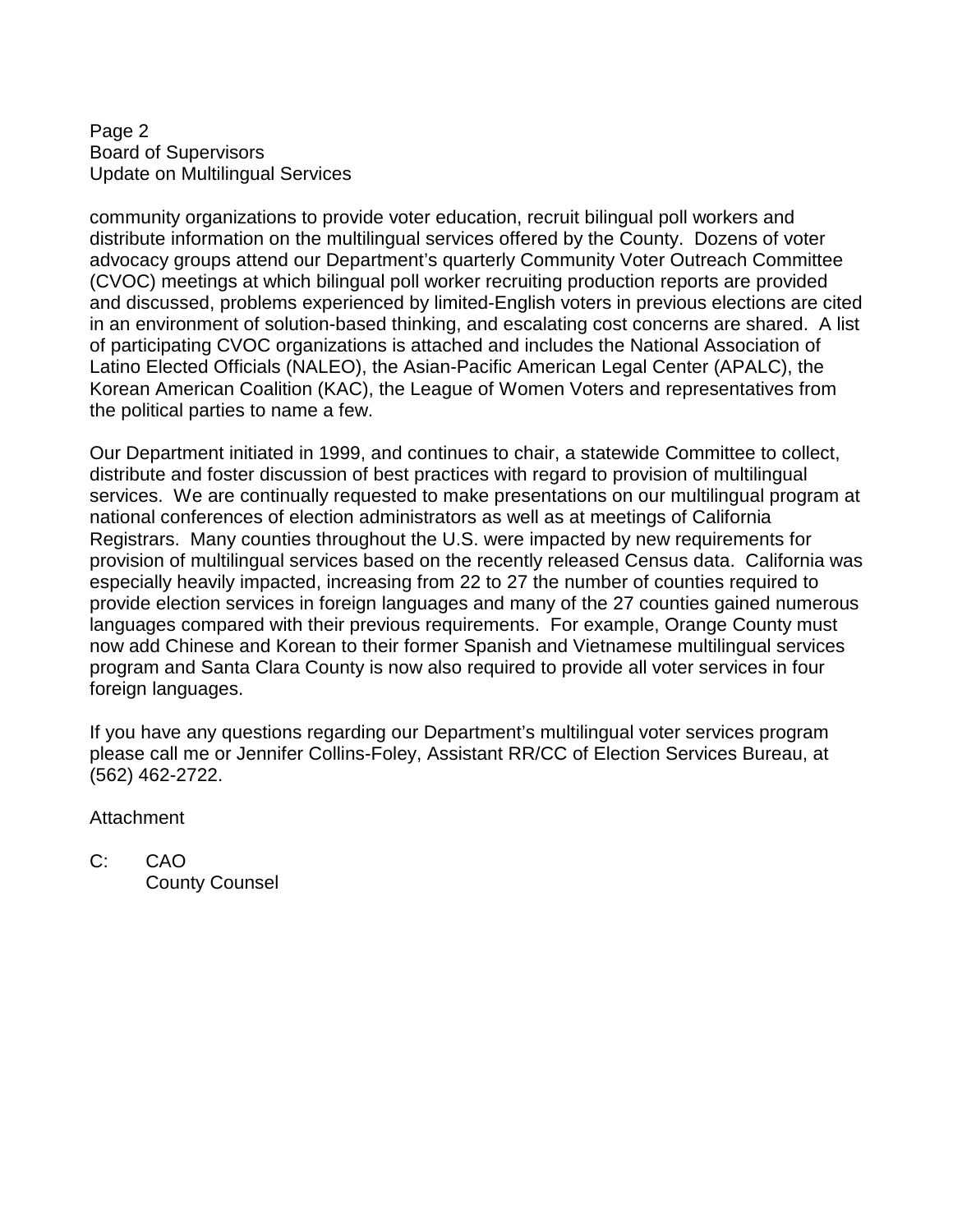| Nickname     | Organization/Committee                                                                   | <b>Contact Person</b>                        | Address                                        | City, Zip Code<br><b>Mailing Address</b> | Telephone Number   Fax Number | F-mail                                                                    |
|--------------|------------------------------------------------------------------------------------------|----------------------------------------------|------------------------------------------------|------------------------------------------|-------------------------------|---------------------------------------------------------------------------|
|              | A. Phillip Randolph Institute                                                            | Gerald Jones                                 | 3610 Long Beach Blvd. - Suite 218              | Long Beach, CA 90807                     | (310) 441-7102                | N/A<br>N/A                                                                |
|              | African American Voter Project                                                           | <b>Teresa Hayes</b>                          | 2092 W. Jefferson Blvd                         | Los Angeles, CA 90008                    | (323) 733-2002                | N/A<br>N/A                                                                |
| AARP         | American Association of Retired Persons (AARP)                                           | Ernie Powell                                 | 3460 Wilshire Blvd., Suite 300                 | Los Angeles, CA 90010-2223               | (213) 637-2227                | (213) 637-2200) epowell@aarp.org                                          |
|              | American Independent Party/LA County                                                     | Theodore J. Nicholoff                        | 8341 Northgate Ave., Apt. 12A                  | Canoga Park, CA 91304                    | (818) 710-8256                | N/A<br>N/A                                                                |
|              | American Jewish Committee                                                                |                                              | 9911 W. Pico Blvd., #1602                      | Los Angeles, CA 90035                    |                               |                                                                           |
|              |                                                                                          | Jason Katz                                   |                                                |                                          | (310) 282-8080 X311 N/A       | katzj@ajc.org jkspindoc@aol.com                                           |
|              | American Reform Party                                                                    | Ted Muga, Chairman                           | P.O. Box 7808                                  | San Diego, CA 92167                      | (619) 299-9866                | (619) 222-2120 N/A                                                        |
|              | Arsalyn Foundation                                                                       | Darious Udrys                                | P.O. Box 1796                                  | Glendora, CA 91740                       | (626) 914-5404                | (626) 852-0776 vote@arsalyn.org                                           |
| APALC        | Asian Pacific American Legal Center                                                      | Manjari Chawla                               | 1145 Wilshire Blvd., 2nd Floor                 | Los Angeles, CA 90017                    |                               |                                                                           |
| APALC        | Asian Pacific American Legal Center (APALC)                                              | Kathay Feng                                  | 1145 Wilshire Blvd., 2nd Floor                 | Los Angeles, CA 90017                    |                               | (213) 977-7500 x212 (213) 977-7595 kfeng@apalc.org                        |
|              | Assemblymember Tony Cardena's Office **                                                  | Yolanda Fuentes                              | 11541 Laurel Canyon Blvd, Suite C              | Mission Hills, CA 91345                  | (818) 838-3939                | (818) 838-3931 yolanda.fuentes@asm.ca.gov                                 |
|              | Beacom Management Group                                                                  | <b>Brandon Shamim</b>                        |                                                |                                          | (310) 854-4252                | bshamim@look2beacon.com                                                   |
|              | <b>Braille Institute</b>                                                                 | Ilina Faruque                                | 741 N. Vermont Avenue                          | Los Angeles, CA 90029-3594               | (323) 663-1111                | (323) 663-0867 www.brailleinstitute.org                                   |
|              | Cal. State Universary, L.A. Alumni Board                                                 | Ron Beldner                                  | 16357 Tribune St.                              | Granada Hills, CA 91344-6812             | (818) 366-3103                | rabeldner@aol.com<br>N/A                                                  |
| CAL TECH     |                                                                                          | Michael Alvarez                              | Mail code 228-77                               | Pasadena, CA 91125                       |                               | (626) 405-9841 ma@crunch.caltech.edu                                      |
|              | California Institute of Technology **                                                    |                                              |                                                |                                          | (626) 395-4422                |                                                                           |
|              | <b>CBS News</b>                                                                          | Anthony Salvanto, Ph.D.                      | 200 Pine Ave., Suite 600                       | Long Beach, CA 90802                     |                               |                                                                           |
| CACARECEN    | Central American Resource Center for Youth (CARECEN)                                     | Marvin H. Andrade                            | 2845 West Seventh Street                       | Los Angeles, CA 90005                    |                               | (213) 385-7800 x135 (213) 385-7319 mandrade@carecen-la.org                |
| CACA         | Chinese American Citizen Alliance (CACA)                                                 | Munson Kwok                                  | 5474 W. 76th St.                               | Los Angeles, CA 90045                    | (310) 645-1369                | (310) 645-1369 munsonak@aol.com                                           |
|              | CAUSE/VISION 21 Chinese American United for Self Empowerment/Vision 21 (CAUSE/Vision 21) | Sandra Chen                                  | 272 S. Los Robles                              | Pasadena, CA 91101                       | (626) 356-9838                | (626) 356-9878 www.cv21.org                                               |
|              | CAUSE/VISION 21 Chinese American United for Self Empowerment/Vision 21 (CAUSE/Vision 21) | Liz Park                                     | 272 S. Los Robles                              | Pasadena, CA 91101                       | (626) 356-9838                | (626) 356-9878 www.cv21.org                                               |
| "R"<br>"P"   | City of Los Angeles - Department of General Services **                                  | "J" Reginald Byron Jones Sawyer              | 111 E. First Street, Room 201, City Hall South | Los Angeles, CA 90012                    | (213) 847-5950                | (213) 847-5891 rjsawyer@gsd.ci.la.ca.us                                   |
|              | City of Los Angeles - Ruth Galanter, Sixth Council District **                           | "B" Peter Brown, District Deputy             | 7166 W. Manchester                             | Los Angeles, CA 90045                    | (310) 568-8772                | (213) 847-0553 pbrown@council.lacity.org                                  |
|              | City of Los Angeles - Work Force Development Division                                    | Susan Fong                                   | 215 W. Sixth St., 10th Floor                   | Los Angeles, CA 90014                    | $(213)$ 473-5553              | (213) 473-5553 sfong@cdd.lacity.org                                       |
|              | Community Alliance for the Blind                                                         | Mark Hanohano                                | 14408 E. Whittier Blvd, Suite B-4              | Whittier, CA 90605                       | (562) 698-7576                | (562) 698-4648 markhanohano@hotmail.com                                   |
|              | Community Alliance for the Blind                                                         | Linda Zelaya                                 | 14408 E. Whittier Blvd., Suite B-4             | Whittier, CA 90605                       | (562) 698-7576                | (562) 698-4648 linda-zelaya@hotmail.com                                   |
|              | Community Power                                                                          | Michael Ratner                               | 2852 Sawtelle Blvd., #27                       | Los Angeles, CA 90064                    | (310) 473-1501                | mikeratner@hotmail.com<br>N/A                                             |
|              |                                                                                          |                                              |                                                |                                          |                               |                                                                           |
|              | Congresswoman, Juanita Millender McDonald - 37th District                                | Andrew Hudson, Deputy                        | 970 W. 190th Street, East Tower, Suite 900     | Torrance, CA 90502                       | (310) 538-1190                | (310) 538-9672 N/A                                                        |
| C"           | Congresswoman, Maxine Waters - 35th District **                                          | "W" Maxine Waters                            | 10124 Broadway, Suite One                      | Los Angeles, CA 90003                    | (323) 757-8900                | (323) 757-9506 N/A                                                        |
|              | Culver City Democratic Club                                                              | Lee Welinsky/Bill Heagy                      | 4929 Indianwood #466                           | Culver City, CA 90230                    | (310) 559-2051                | mollielee@aol.com<br>N/A                                                  |
|              | Del Sol Foundation                                                                       | Lydia Moreno                                 | 11428 Paramount Blvd.                          | Downey, CA 90241                         | (562) 622-5322                | (562) 622-5323 N/A                                                        |
|              | Department on Disability, City of Los Angeles                                            | <b>Richard Montes</b>                        | 333 S. Spring St.                              | Los Angeles, CA 90013-1200               | (213) 847-9207                | (213) 485-8052 montes@mailbox.lacity.org                                  |
|              | Department on Disability, City of Los Angeles                                            | Sharon H. Morris, Executive Director         | 333 S. Spring St.                              | Los Angeles, CA 90013-1200               | (213) 485-6334                | (213) 485-8052 smorris@mailbox.lacity.org                                 |
|              | Department on Disalibity, City of Los Angeles                                            | Mitch Pomerantz, ADA Compliance Officer      | 333 S. Spring St.                              | Los Angeles, CA 90013-1200               | (213) 847-9124                | (213) 485-8052 mpomerantz@mailbox.lacity.org                              |
|              | Developmental Disabilities Area Board #10                                                | Melody Goodman                               | 411 N. Central Ave. - Suite 620                | Los Angeles, CA 90013-1200               | (818) 543-4631                | (818) 543-4635 N/A                                                        |
| EEDC         | Economic & Employment Development Center (EEDC)                                          | Liem Cong Duong                              | 241 S. Figueroa Street, #240                   | Los Angeles, CA 90012                    | (213) 617-3953                | (213) 617-3341 Eedc@aol.com                                               |
|              | <b>FACTS Organization</b>                                                                | Dona Warren                                  | P.O. Box 88808                                 | Los Angeles, CA 90009                    | N/A                           | warrend@mta.net<br>N/A                                                    |
|              |                                                                                          |                                              |                                                |                                          |                               |                                                                           |
| FASGI        | Filipino American Service Group, Inc. (FASGI)                                            | Susan Maquindang                             | 135 N. Parkview Street                         | Los Angeles, CA 90026                    | (213) 487-9804 x1             | (213) 487-9806 fasgi@earthlink.net                                        |
|              | <b>Freedoms Answer</b>                                                                   | Jon C. Moynes                                | 2444 1/2 Griffin Avenue                        | Los Angeles, CA 90031                    | (323) 227-1576                | jonmoynes@sbcglobal.net<br>N/A                                            |
|              | Green Party - Los Angeles County                                                         | <b>Bob Morris</b>                            | 2809 Pico Blvd.                                | Santa Moncia, CA 90405                   | (818) 881-7007                | N/A<br>bmorris@greens.org                                                 |
|              | Green Party - Los Angeles County                                                         | Denise Robb                                  | 2809 Pico Blvd.                                | Santa Monica, CA 90405                   | (323) 653-3722                | N/A<br>denise@greens.org                                                  |
|              | Green Party of Los Angeles County                                                        | Coby Skye                                    | 28 Cerritos Avenue #206                        | Long Beach, CA 90802                     | (562) 435-5836                | N/A<br>coby@greens.org gabrielle@greens.org                               |
|              | Hacienda/La Puente School District                                                       | Norman Hsu                                   | 15326 Los Altos Dr.                            | Hacienda Heights, CA 91745               | (626) 336-5996                | (626) 336-5996 Nhsu@hlpusd.k12.ca.us                                      |
|              | Hennigan Bennett & Dorman                                                                | "S" Mark Silver, Librarian                   | 601South Figueroa Street, Suite 3300           | Los Angeles, CA 90017                    | (213) 694-1048                | (213) 694-1234 silverm@hbdlawyers.com                                     |
| <b>ICPAC</b> | <b>ICPAC</b>                                                                             | Jim Tsai                                     | 2444 Saybrook Avenue                           | City of Commerce, CA 90040               | (323) 838-1788                | (323) 838-1799 hijt138@aol.com                                            |
|              |                                                                                          |                                              |                                                |                                          |                               |                                                                           |
| <b>JACL</b>  | IndoChinese Political Action Committee (ICPAC)                                           | David Lang                                   | 500 S. Grand Ave., Suite 1710                  | Los Angeles, CA 90071                    | (213) 239-6688                | (213) 239-6689 dlang@lpcpr.com                                            |
|              | Japanese American Citizens League (JACL)                                                 | Gerald Kato                                  | 244 S. San Pedro Street, Suite 406             | Los Angeles, CA 90012                    | (213) 626-4471                | (213) 626-4282 youth@jaclpsw.org                                          |
|              | JOVENES, Inc.                                                                            | Jose Ramirez                                 | 300 W. Cesar E. Chavez Ave, D                  | Los Angeles, CA 90012                    | (213) 346-0123                | (213) 346-0120 RamirezJe@Onebox.com                                       |
|              | JOVENES, Inc.                                                                            | Erika Esqueda                                | 300 W. Cesar E. Chavez Ave, D                  | Los Angeles, CA 90012                    | (213) 346-0123                | (213) 346-0120 N/A                                                        |
|              | JOVENES, Inc.                                                                            | Nicolassa Galvez                             | 300 W. Cesar E. Chavez Ave, D                  | Los Angeles, CA 90012                    | (213) 346-0126                | (213) 346-0120 jovenesinc@aol.com                                         |
|              | Korean American Coalition (KAC)                                                          | Charles Kim                                  | 3727 West Sixth Street, Suite 515              | Los Angeles, CA 90020                    | (213) 365-5999                | (213) 380-7990 kaccharles@aol.com                                         |
| KAC          | Korean American Coalition (KAC)                                                          | John Yoo                                     | 3727 West Sixth Street, Suite 515              | Los Angeles, CA 90020                    | (213) 365-5999                | (213) 380-7990 johnvoo@hotmail.com                                        |
| <b>KRC</b>   | Korean Resource Center (KRC)                                                             | Inbo Sim                                     | 900 S. Crenshaw Blvd.                          | Los Angeles, CA 90019                    | (323) 937-3718                | (323) 937-3526 inbo@krcla.org                                             |
| LWV          | League of Women Voters                                                                   | Aida Quevedo                                 | 1009 Charter Drive                             | Covina, CA 91724                         | (909) 394-1626                | N/A<br>N/A                                                                |
| LWV          | League of Women Voters                                                                   | Dorothy Treakle                              | 2552 Fontezuela Drive                          | Hacienda Heights, CA 91745               | (626) 968-3167                | (626) 968-8047 dtreakle@aol.com                                           |
| LWV          | League of Women Voters                                                                   | <b>Carol Slavin</b>                          | 1511 E. Idahome Street                         | West Covina, CA 91791                    | (626) 966-1026                | N/A<br>carolbarry@earthlink.net                                           |
| LWV          | League of Women Voters                                                                   | I inda Mack                                  | 571 27th Street                                | Manhattan Beach, CA 90266                | (310) 545-4738                | (310) 545-4738 N/A                                                        |
| LWV          | League of Women Voters                                                                   | <b>Wendy Phillips</b>                        | 121 Marine Place                               | Manhattan Beach, CA 90266                | (310) 545-9343                | N/A<br>N/A                                                                |
| LWV          | League of Women Voters                                                                   | Caroline DeLlamas                            | 3355 Rancho La Carlota Rd.                     | Covina, CA 91724                         | (626) 332-5188                | N/A<br>N/A                                                                |
|              |                                                                                          |                                              |                                                |                                          |                               |                                                                           |
| LWV          | League of Women Voters                                                                   | Arlene Block                                 | 29927 Avenida Anillo                           | Rancho Palos Verdes, CA 90275            | (310) 541-7176                | N/A<br>N/A                                                                |
| LWV          | League of Women Voters                                                                   | Thea Brodkin                                 | 4305 Seashore Drive                            | Newport Beach, CA 92663-2516             | (949) 645-0931                | (949) 645-0310                                                            |
| LWV          | League of Women Voters                                                                   | Rosemary Caterson                            | 26315 Basswood Drive                           | Rancho Palos Verdes, CA 90275            | (310) 378-4765                | N/A<br>N/A                                                                |
|              | League of Women Voters                                                                   | Julie Rajan, Executive Director              | 3250 Wilshire Blvd., Suite 1005                | Los Angeles, CA 90010                    | (213) 368-1616                | (213) 368-1615 julierajan@lwvlosangeles.org                               |
| LWV          | League of Women Voters                                                                   | Dorothy Larson                               | 6359 Barela                                    | Temple City, CA                          | (626) 286-4784                | N/A<br>N/A                                                                |
|              | League of Women Voters                                                                   | <b>Betty Davenport</b>                       | 3001 Arlotte Avenue                            | Long Beach, CA 90808                     | (562) 596-1403                | (562) 799-1128 bettydav@hash.net                                          |
| LWV          | League of Women Voters                                                                   | Ann Post                                     | 5900 Canterbury Drive, Unit B116               | Culver City, CA 90230                    | (310) 641-8641                | N/A<br>N/A                                                                |
| LWV          | League of Women Voters - Torrance                                                        | Pamela Tate                                  | 810 Madrid                                     | Torrance, CA 90501                       | N/A                           | N/A<br>N/A                                                                |
| LWV          | League of Women Voters - VSC, Beach Cities                                               | Susan Grebe                                  | 629 19th Street                                | Manhattan Beach, CA 90266                | (310) 545-2097                | (310) 545-2097 rgrebe6072@aol.com                                         |
| LWV          | League of Women Voters - VSC, Beverly Hills                                              | Goldie Jacobson                              | P.O. Box 5244                                  | Beverly Hills, CA 90209                  | (310) 271-7409                | N/A<br>N/A                                                                |
|              | League of Women Voters - VSC, Claremont                                                  |                                              |                                                | Claremont, CA 91711                      | (909) 626-7601                | N/A                                                                       |
| LWV          |                                                                                          | Susan Suchocki                               | 1652 Bridgeport                                |                                          |                               | N/A                                                                       |
| LWV          | League of Women Voters - VSC, Downey                                                     | Cleola Brown                                 | 19009 Laurel Park Rd., #307                    | Compton, CA 90220                        | (310) 604-1583                | N/A<br>N/A                                                                |
| LWV          | League of Women Voters - VSC, East San Gabriel Valley                                    | Mary Johnson                                 | 2411 N. Cameron Ave.                           | Covina, CA 91724                         | (626) 332-6124                | N/A<br>N/A                                                                |
| LWV          | League of Women Voters - VSC, Glendale/Burbank                                           | Arline Ames                                  | 1558 Glenmont Drive                            | Glendale, CA 91207                       | (818) 242-5215                | N/A<br>arlineca@aol.com                                                   |
| LWV          | League of Women Voters - VSC, Glendale/Burbank                                           | Connie Wilson                                | 3013 N. Keystone Street                        | Burbank, CA 91504                        | (818) 848-1044                | N/A<br>N/A                                                                |
| LWV          | League of Women Voters - VSC, Long Beach Area                                            | Phyllis O'Connor                             | 180 Neito Ave.                                 | Long Beach, CA 90803                     | (562) 438-5478                | N/A<br>phyllispct@aol.com                                                 |
| LWV          | League of Women Voters - VSC, Long Beach Area                                            | Bea Antenore                                 | 2515 Petaluma Street                           | Long Beach, CA 90815-2427                | (562) 431-2206                | N/A<br>N/A                                                                |
| LWV          | League of Women Voters - VSC, Los Angeles                                                | <b>Betty Ingalls</b>                         | 4429 Dundee Drive                              | Los Angeles, CA 90027                    | (323) 665-4458                | N/A<br>bingalls@msn.com                                                   |
| LWV          | League of Women Voters - VSC, Los Angeles County                                         | Sally Seven, President                       | 226 W. Foothill Blvd., #E                      | Claremont, CA 91711                      | (909) 626-7705                | (909) 624-9839 saseven@juno.com                                           |
| LWV          | League of Women Voters - VSC, Palos Verdes Peninsula                                     | Charlene Chang                               | 30047 Matisse Drive                            | Rancho Palos Verdes, CA 90275            | (310) 377-4713                | (310) 544-0805 charlenesichang@hotmail.com                                |
| LWV          | League of Women Voters - VSC, Pasadena Area                                              | Sharon Mullenix                              | P.O. Box 293                                   | Monrovia, CA 91017                       | (626) 358-9442                | xinellums@aol.com<br>N/A                                                  |
| LWV          | League of Women Voters - VSC, Pasadena Area                                              | Sondra Hauge                                 | 236 Palmetto Drive                             | Pasadena, CA 91105                       | (626) 792-3656                | (626) 798-0966 thauge@pacbell.net                                         |
| LWV          | League of Women Voters - VSC, Santa Monica                                               | Ann Williams                                 | 2107 Pearl Street                              | Santa Monica, CA 90402                   | (310) 392-6552                | AnnWilliams@sprintmail.com<br>N/A                                         |
| LWV          |                                                                                          |                                              |                                                |                                          |                               |                                                                           |
|              | League of Women Voters - VSC, Whittier                                                   | Margo Reeg<br>Frances Talbott-White, Liaison | 10011 Melgar Dr.                               | Whittier, CA 90603                       | (562) 947-3634                | (562) 947-5818 creeg@whittier.edu<br>(310) 397-1487   talbwhite@yahoo.com |
| LWV          | League of Women Voters Smart Voter Southern CA                                           |                                              | 4249 Coolidge Ave.                             | Los Angeles, CA 90066                    | (310) 397-4970                |                                                                           |
|              | Libertarian Party of Los Angeles County                                                  | Rodger Rosie                                 | P.O. Box 90503                                 | Los Angeles, CA 90009                    | (562) 865-4089                | N/A<br>defend1776@aol.com                                                 |
|              | Libertarian Party of Los Angeles County                                                  | Mike Everling, Director of Operations        | 2816 Vaquero Avenue                            | Los Angeles, CA 90032                    | (323) 225-3405                | (323) 227-0322 mikeeverling@earthlink.net                                 |
|              | Little Tokyo Service Center                                                              | Takao Suzuki                                 | 231 E. Third St., G106                         | Los Angeles, CA 90009                    | (213) 473-1606                | (213) 473-1681 Tsuzui@fc.ltsc.org                                         |
|              | Little Tokyo Service Center                                                              | Ayako Hagihara                               | 231 E. Third Street, #G106                     | Los Angeles, CA 90013                    |                               | (213) 473-1689 x189 (213) 473-1681 ahagihara@fc.ltsc.org                  |
|              | Los Angeles Board of Supervisors, 1st District                                           | Barbara Nack                                 | 500 W. Temple Street - Suite 856               | Los Angeles, CA 90012                    | (213) 974-4111                | (213) 613-1739 bnack@bos.co.la.ca.us                                      |
|              | Los Angeles Board of Supervisors, 2nd District                                           | Doris LaCour                                 | 1 Regend Street - Room 620                     | Inglewood, CA 90301                      | (213) 974-1028                | (310) 674-6134 dlacour@bos.co.la.us                                       |
|              | Los Angeles Board of Supervisors, 3rd District                                           | Lori Wheeler                                 | 500 W. Temple Street - Suite 21                | Los Angeles, CA 90012                    | (213) 974-3333                | (213) 625-7360 N/A                                                        |
|              | Los Angeles Board of Supervisors, 4th District                                           | Carl Galucci                                 | 500 W. Temple Street - Room 822                | Los Angeles, CA 90012                    | (213) 974-4444                | N/A<br>N/A                                                                |
|              | Los Angeles Board of Supervisors, 5th District                                           | Leida Erickson                               | 500 West Temple Street, Room 869               | Los Angeles, CA 90012                    | (213) 974-5555                | (213) 974-1010 Lerickson@bos.co.la.ca.us                                  |
|              | Los Angeles City, Elections Division                                                     | Arleen Taylor                                | 200 N. Spring Street, 2nd Floor - Room #285    | Los Angeles, CA 90012                    | (213) 978-0449                | (213) 978-0376 ataylor@clerk.lacity.org                                   |
|              | Los Angeles City, Elections Division                                                     | Harry Jacobs                                 | 200 N. Spring Street, 2nd Floor - Room #285    | Los Angeles, CA 90012                    | (213) 485-3581                | (213) 847-7052 hjacobs@clerk.lacity.org                                   |
|              | Los Angeles County - Office of Affirmative Action Compliance                             | "A" Gordon Anthony, Officer                  | 201 N. Figueroa Street, Room 1440              | Los Angeles, CA 90012                    | (213) 202-5826                | N/A<br>ganthony@co.la.ca.us                                               |
|              | Los Angeles Democratic Party                                                             | Eric Bauman                                  | 501 Shatto Place, #410                         | Los Angeles, CA 90020                    | (213) 382-0063                | (213) 382-1278 ericbauman@aol.com                                         |
|              |                                                                                          |                                              |                                                |                                          |                               |                                                                           |
|              | Los Angeles Democratic Party<br>Los Angeles International Community Center               | John W. Frierson                             | 501 Shatto Place, #410                         | Los Angeles, CA 90020                    | (310) 306-6134                | (310) 306-6134 Ibleave@mediaone.net                                       |
|              |                                                                                          | Heidi Zatikyan                               | 1536 N. Serrano Ave., #204                     | Los Angeles, CA 90027                    | (323) 462-2306                | (323) 462-2627 laintcomcenter@aol.com                                     |
|              | LWV - LA Diversity Committee                                                             | Jean Thompson                                | 22905 Dolorosa Street                          | Woodland Hills, CA 91367                 | (818) 346-1745                | (818) 346-1745 Thom@socal.rr.com                                          |
| MALDEF       | Mexican American Legal Defense and Educational Fund (MALDEF)                             | Steven Reyes, Staff Attorney                 | 634 S. Spring Street, 11th Floor               | Los Angeles, CA 90014                    |                               | (213) 629-2512 x136 (213) 629-0266 sreyes@maldef.org                      |
| MALDEF       | Mexican American Legal Defense and Educational Fund (MALDEF)                             | Amadis Raul Velez                            | 634 S. Spring Street, 11th Floor               | Los Angeles, CA 90014                    | (213) 629-2512                | (213) 629-0830 avelez@maldef.org                                          |
|              | Muslim Public Affairs Council                                                            | Kamal Abu-Shamsieh                           | 3010 Wilshire Blvd., Suite 217                 | Los Angeles, CA 90010                    | (213) 383-3443                | (213) 383-9674 mpacusa@aol.com                                            |
| NAACP        | NAACP Legal Defense and Educational Fund, Inc.                                           | Erica Teazley, Esq.                          | 1055 Wilshire Blvd., Suite 1480                | Los Angeles, CA 90017                    | (213) 975-0211                | (213) 202-5773 eteasley@naacpldf.org                                      |
| NAACP        | NAACP, Los Angeles                                                                       | Dr. Geraldine R. Washington, President       | 3910 West Martin Luther King Blvd., Suite 202  | Los Angeles, CA 90008                    | (323) 296-2630                | (323) 294-9435 brnchoff@naacp-losangeles.org                              |
| NALEO        | National Association of Latino Elected Officials (NALEO)                                 | Erica Bernal                                 | 500 Citadel Dr., Suite 120                     | Los Angeles, CA 90040                    | (323) 720-1932                | (323) 720-9519 ebernal@naleo.org                                          |
|              | Natural Law Party                                                                        | Louise Allison                               | 260 West 12th Street                           | Claremont, CA 91711                      | (909) 624-9965                | N/A<br>lallison7@earthlink.net                                            |
|              |                                                                                          |                                              |                                                |                                          |                               |                                                                           |